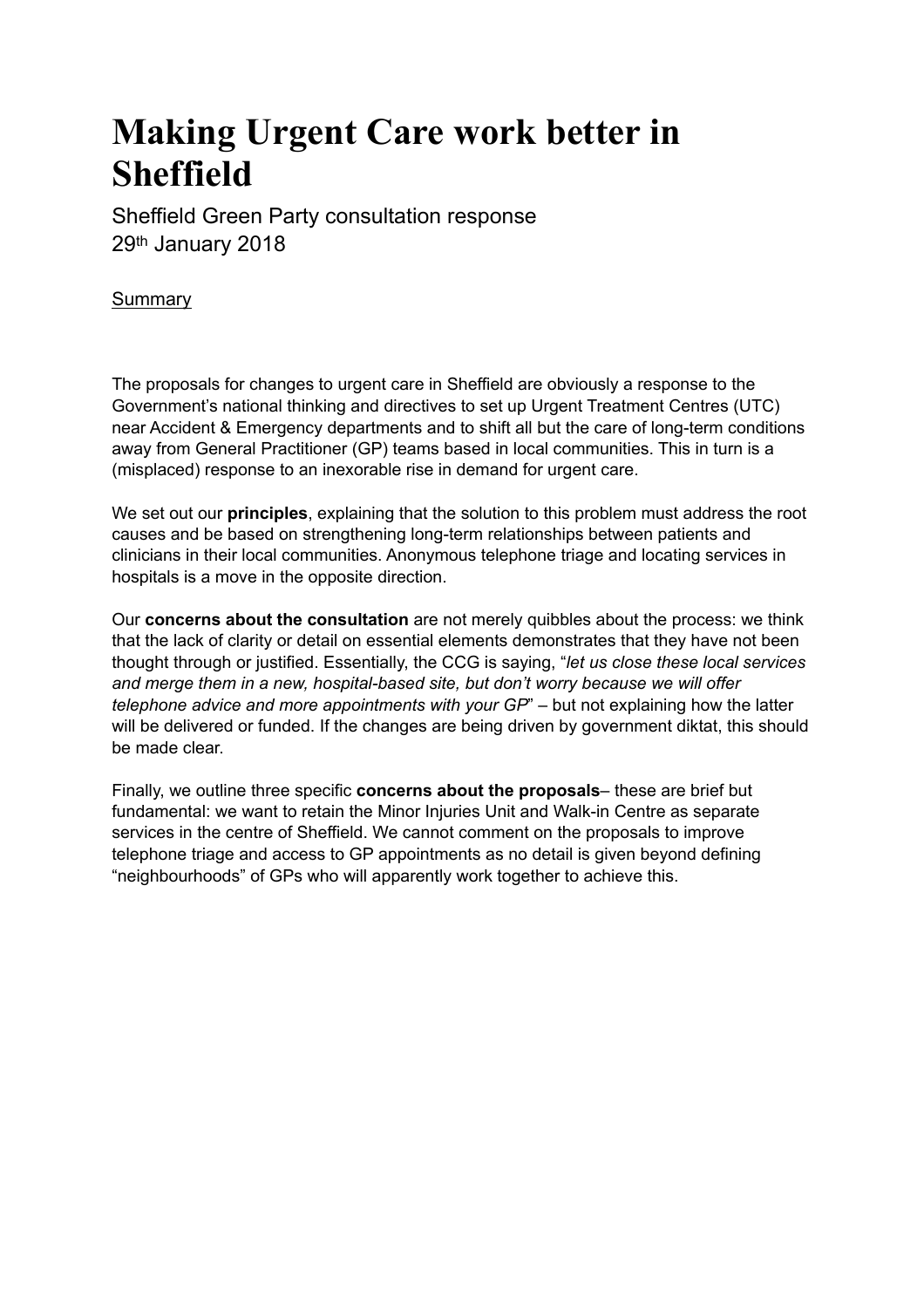# **Principles**

- 1. We believe that the determinants of health and of health-seeking behaviour are rooted in social and environmental living conditions and that health and social care should not be considered in isolation. In particular, poverty – especially in very unequal societies – makes people ill. Stressful lives mean that they have less capacity to care for themselves within their communities. With regard to social care, when basic services for elderly and disabled people are cut to the bone, families turn to the health service, sometimes inappropriately. We welcome the reference to addressing inequality of access in the proposals but **note that demand for urgent care is likely to continue rising until the wider issues of social inequalities, environmental degradation, lack of social care and community resilience are addressed.** Seeing health care as a commodity – a growing trend amongst providers and users - has worsened the situation. It is a fallacy to pretend that simply reviewing the way urgent care is provided will reduce demand.
- **2.** We also believe that the most efficient and effective use of health care resources is in primary care, where generalist clinicians see patients in a local setting. Ideally, these clinicians (doctors, nurses, pharmacists) know the patients and their families personally. At the least, they are familiar with their background. Local care has a triple benefit: it is more convenient for patients; they are less likely to be exposed to the inappropriate, costly and potentially damaging procedures readily available in hospitals; and there is more continuity of care. **We therefore welcome the aim to provide more urgent care within General Practice, which will save people having to go to a hospital-based Urgent Treatment Centre. Unfortunately, we do not find the proposals credible, as no extra resources will be provided.**
- **3.** Ultimately, health care is about a relationship between a clinician or carer and patient, whether they are negotiating a once-off urgent issue or a long-term problem. There is a continuous interplay between "acute" and "chronic" health care. The relationships built up through seeing a local primary care team foster two-way trust and a greater likelihood of self-care or resolving problems quickly. Access to records is helpful, but finding vital information in long, complex notes is time-consuming and, in any case, the background knowledge developed in primary care is much deeper than those records. **We welcome the reference to continuity of care but believe it is appropriate or valuable for all patients, not just the 11% of patients needing urgent advice about chronic conditions).**
- <span id="page-1-0"></span>4. Triage can be effective in a GP setting, where patients requesting an appointment speak to a doctor or nurse based in that practice, with access to their notes and able to advise, prescribe, and refer, as well as make a same-day appointment. The consultation document quotes a small survey which found that 40% of callers could be dealt with by phone, either with a prescription or advice. **We are concerned that the proposals appear to extrapolate these findings to triage carried out by a "doctor, nurse of trained adviser" via the 111 phone line or a neighbourhood GP-based system (the details or cost are not specified).** The 111 NHS telephone advice service is not comparable. Indeed, it seems to increase the use of primary care and emergency ambulances.[1](#page-3-0)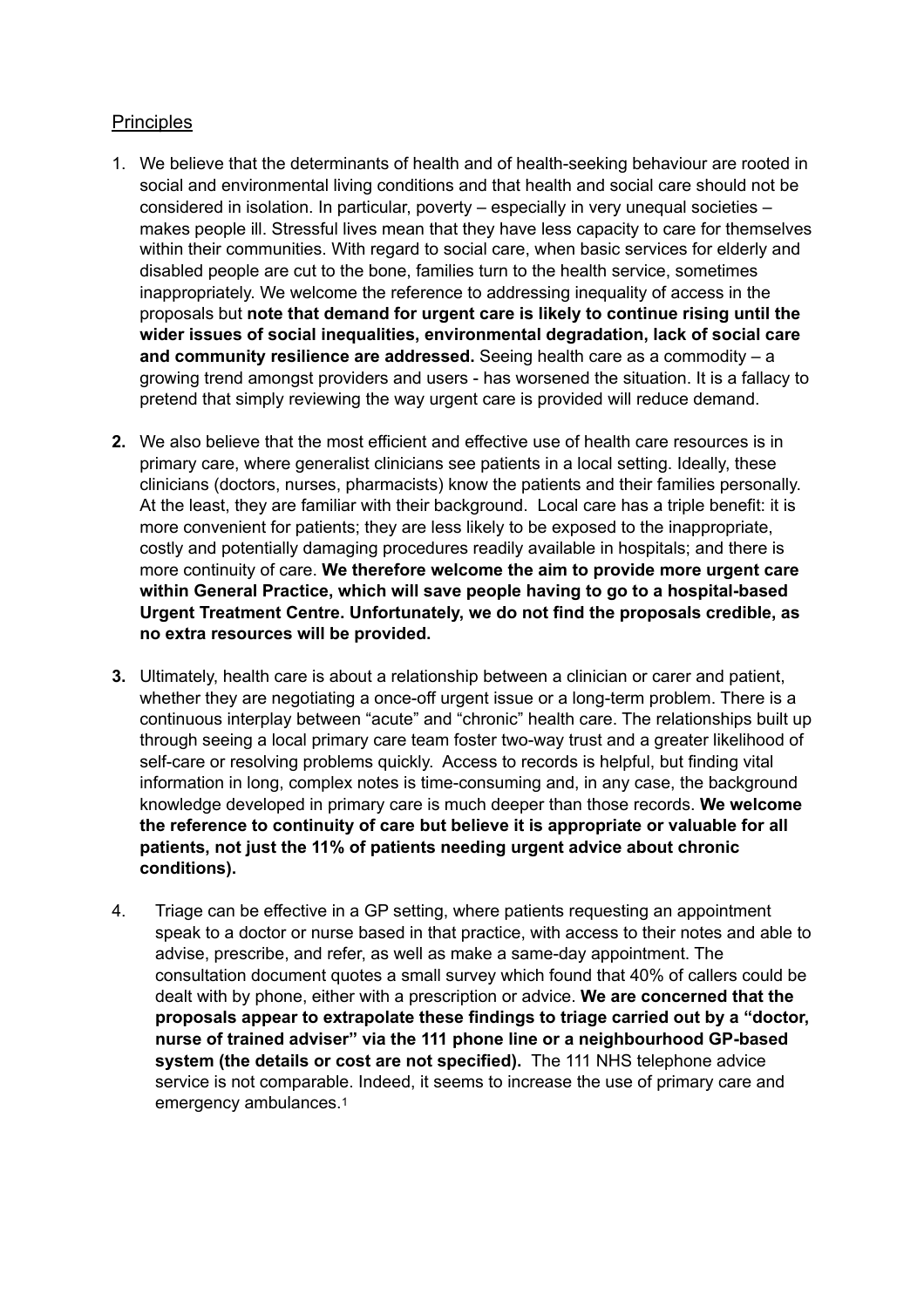# Concerns about the consultation

2.1 The document refers to **national government guidance and the "need" to provide a UTC** which deals with minor illness and minor injuries on one site. It is not clear whether this is an absolute requirement, whether there is room for manoeuvre and if there are penalties for non-compliance. Making this clear would clarify the obstacles facing the CCG and the campaigning needed to retain the current system of separate sites for minor injuries, minor illness and emergency services.

2.2 The "choices" offered all involve closing the MIU and the WIC and replacing them with a single UTC (for adults). **There is no option to keep the MIU and/or WIC.** The CCG may have persuaded itself that the latter is not a viable option, but to the public it makes the consultation seem like a pointless exercise and a foregone conclusion.

2.3 The proposals include encouraging people to contact their GP practice or 111 to seek advice and/or be given an urgent appointment with your GP or at a practice nearby (or at the UTC in the evenings or weekends). **There is absolutely no detail about how either of these – the telephone triage/appointment service or the extra GP appointments – will be provided.** This makes the proposals seem like wishful thinking and do not engender trust.

2.4. **An argument given for the changes is that people are confused about where to go for urgent care. There is no evidence given**– other than comments in a "pre-consultation". Staff at the MIU say that they see few people with minor illness as opposed to injuries. We know that people attend A&E inappropriately, but this is largely because they can't get an appointment with their GP.

2.5. **The proposals on eye-care are not clear.** It is stated that urgent eye appointments would be available in the community but there is no detail about how people would judge the level of urgency or make an urgent appointment and it appears that they will still have direct access to the Emergency Eye Clinic in the Royal Hallamshire Hospital.

#### Concerns about the proposals

3.1 The Green Party opposed the Walk in Centre (WIC) when it was first set up, arguing that investment in city centre General Practices would have been a better use of new money. We favoured locally-based primary care offered by a stable NHS provider rather than a private medical company (Devonshire Green Surgery was keen to expand; the Walk-in Centre was run by private company One Medicare). Many of its users are students (25%) and young city centre workers for whom the lack of continuity of care is the least detrimental. We accept that, in the absence of sufficient daytime and out of hours GP services in the city centre, the WIC is the next best option for primary care. **Replacing the WIC with a UTC would mean that people were forced to attend hospital to deal with primary care problems, i.e. it shifts resources even further away from GP provision. Using GPs to lead the care team and having access to patients' records does not create a primary care setting.** 

# **3.2 We do not agree with concentrating more services at the Northern General**

**Hospital.** Public transport and parking on or near the NGH are notoriously difficult. This will be of real detriment to people living in the south and west of Sheffield, creating a new set of inequalities of access to health care. The location will also be far less convenient for a large